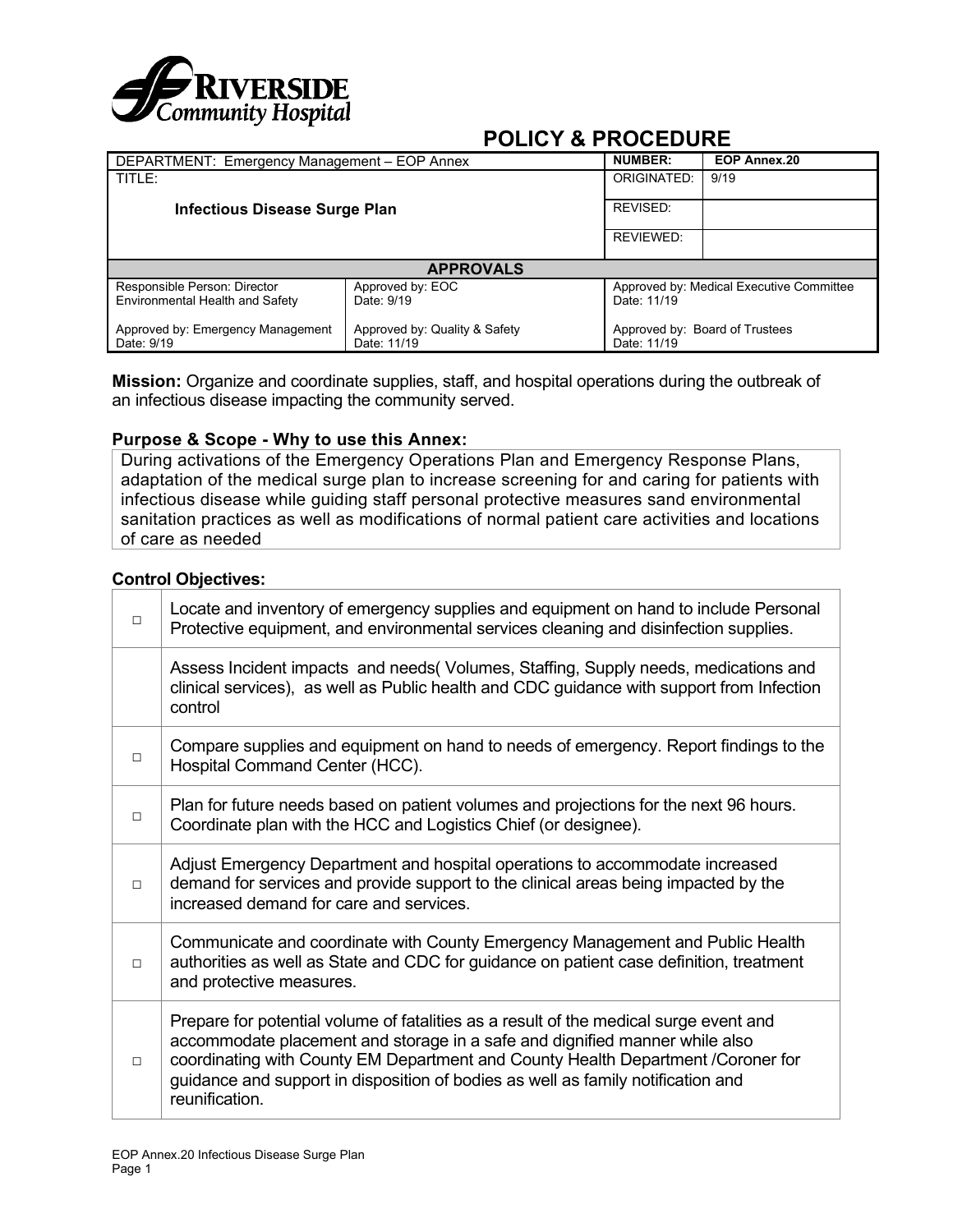

|        | <b>Minor</b><br><b>Possible Actions</b><br><b>Stage I - Alert</b><br><b>Assumes Potential or Actual Event</b><br><b>Impact</b>                                                                                                                                                   |                                                                                                                                                                                                                       |                                                                                                                                                                                                                                                                                                                                                                        |      |          |  |  |
|--------|----------------------------------------------------------------------------------------------------------------------------------------------------------------------------------------------------------------------------------------------------------------------------------|-----------------------------------------------------------------------------------------------------------------------------------------------------------------------------------------------------------------------|------------------------------------------------------------------------------------------------------------------------------------------------------------------------------------------------------------------------------------------------------------------------------------------------------------------------------------------------------------------------|------|----------|--|--|
|        | <b>Hospital Incident Command</b>                                                                                                                                                                                                                                                 |                                                                                                                                                                                                                       |                                                                                                                                                                                                                                                                                                                                                                        | Time | Initials |  |  |
| $\Box$ | Commander role until relieved.<br>$\circ$<br>$\circ$                                                                                                                                                                                                                             | Manager on duty (MOD) or Clinical Supervisor assumes Hospital Incident<br>Call the Administrator on-call (AOC) if available during the daytime.<br>All tasks remain with the Incident Commander until delegated away. |                                                                                                                                                                                                                                                                                                                                                                        |      |          |  |  |
|        | $\Box$ Activate the Emergency Operations Plan (EOP) and any other pertinent<br>Incident Annexes, tools and documents:<br>Assumes 1 <sup>st</sup> Steps, Hospital Command Center, and Communications<br>$\circ$<br>Annexes are being or have been activated.                      |                                                                                                                                                                                                                       |                                                                                                                                                                                                                                                                                                                                                                        |      |          |  |  |
|        | $\Box$ Continue to gather information/intelligence on situation:<br>What was the scope and magnitude of the outbreak?<br>$\circ$<br>How will this affect staff and hospital safety and operations?<br>$\circ$<br>What supplies will be needed to respond and recover?<br>$\circ$ |                                                                                                                                                                                                                       |                                                                                                                                                                                                                                                                                                                                                                        |      |          |  |  |
|        | □ Appoint Logistics Section Chief to coordinate Supplies, Staff Support, and<br>Transportation:<br><b>Service Branch Director</b><br>$\circ$<br><b>Support Branch Director</b><br>$\circ$                                                                                        |                                                                                                                                                                                                                       |                                                                                                                                                                                                                                                                                                                                                                        |      |          |  |  |
|        | Chiefs.                                                                                                                                                                                                                                                                          |                                                                                                                                                                                                                       | □ Establish Incident Objectives, Operational Periods, and Incident Action<br>Plan (IAP), as well as routine briefings with Command Staff and Section                                                                                                                                                                                                                   |      |          |  |  |
|        | objectives.<br>$\circ$<br>stabilized.                                                                                                                                                                                                                                            |                                                                                                                                                                                                                       | $\Box$ Schedule regular briefings to update the response and reevaluate<br>Consider every hour (to the closest 15-minute interval such as on the<br>hour, quarter hour etc.) initially, then every operational period once                                                                                                                                             |      |          |  |  |
|        |                                                                                                                                                                                                                                                                                  |                                                                                                                                                                                                                       | □ Direct personnel with assigned HICS positions to document all key<br>activities, actions, and decisions on HICS Form 214 Operational Log.                                                                                                                                                                                                                            |      |          |  |  |
|        | Overhead page.<br>$\circ$<br>Briefing to the HCC staff.<br>$\circ$<br>$\circ$<br>O<br>$\circ$                                                                                                                                                                                    |                                                                                                                                                                                                                       | $\Box$ Ensure staff are notified of Stage I Alert using the following methods:<br>Ensure a concise message is composed in collaboration with the Public<br>Information Officer and sent with the Incident Commander's approval.<br>Consider using HICS Form 213 Incident Message Form for messages.<br>Consider using email, runners, or other method, as appropriate. |      |          |  |  |
| ⊔.     |                                                                                                                                                                                                                                                                                  |                                                                                                                                                                                                                       | Communicate with other healthcare facilities to determine:                                                                                                                                                                                                                                                                                                             |      |          |  |  |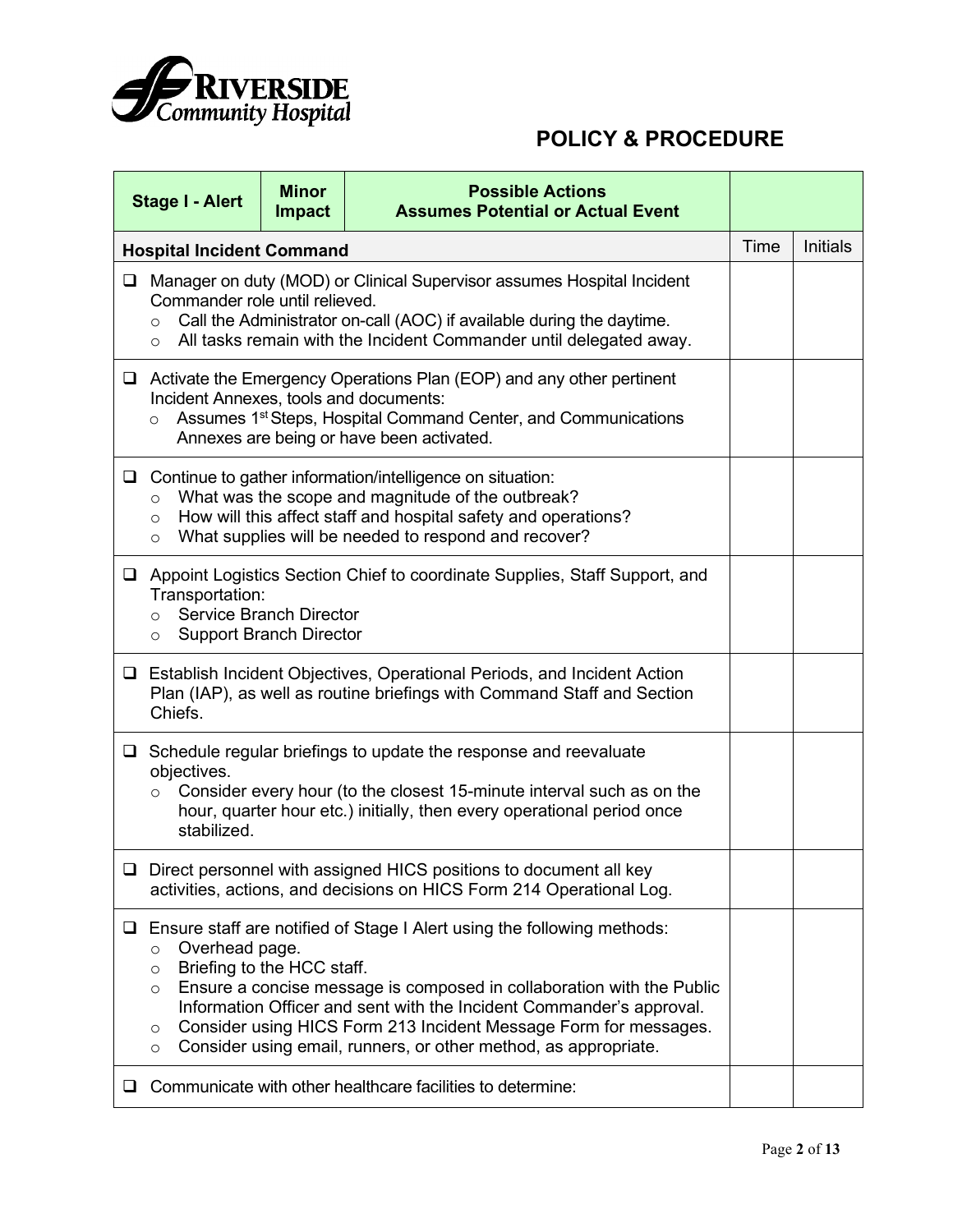

|                   | <b>Stage I - Alert</b>                                                                                                                                                                                                                                                                                                                                                                                                    | <b>Minor</b><br><b>Impact</b> | <b>Possible Actions</b><br><b>Assumes Potential or Actual Event</b>                                                                                                                                                                                                                                 |      |                 |
|-------------------|---------------------------------------------------------------------------------------------------------------------------------------------------------------------------------------------------------------------------------------------------------------------------------------------------------------------------------------------------------------------------------------------------------------------------|-------------------------------|-----------------------------------------------------------------------------------------------------------------------------------------------------------------------------------------------------------------------------------------------------------------------------------------------------|------|-----------------|
|                   | <b>Situation status</b><br>$\circ$<br>Surge capacity and capability<br>$\circ$<br>Patient transfer/bed availability<br>$\circ$<br>Ability to loan needed equipment, supplies, medications, personnel, etc.<br>$\circ$                                                                                                                                                                                                     |                               |                                                                                                                                                                                                                                                                                                     |      |                 |
| <b>Operations</b> |                                                                                                                                                                                                                                                                                                                                                                                                                           |                               |                                                                                                                                                                                                                                                                                                     |      | <b>Initials</b> |
| ⊔                 |                                                                                                                                                                                                                                                                                                                                                                                                                           |                               | Continue patient care and essential services.                                                                                                                                                                                                                                                       |      |                 |
| $\Box$            |                                                                                                                                                                                                                                                                                                                                                                                                                           |                               | Initiate actions to depopulate emergency department and ICUs to create<br>capacity for influx of patients by expediting placement of admitted patients.                                                                                                                                             |      |                 |
| □                 | Expand roles, as needed:<br><b>Medical Care Branch</b><br>$\circ$<br>Infrastructure<br>$\circ$<br>Security<br>$\circ$                                                                                                                                                                                                                                                                                                     |                               |                                                                                                                                                                                                                                                                                                     |      |                 |
| $\Box$            | $\circ$                                                                                                                                                                                                                                                                                                                                                                                                                   |                               | Direct departments to implement their Primary Response Guides:<br>Gather all Rapid Department Assessment Forms.                                                                                                                                                                                     |      |                 |
| □                 | Assess current information from County and State Public health as well as<br>CDC as guided by RCH Infection Control for:<br>Case definition for screening<br>$\circ$<br>Staff PPE and protective measures (Medical Prophylaxis) suggested<br>$\circ$<br>Treatment Modalities, medications, supplies and equipment<br>$\circ$<br>Non-medical interventions to include social distancing, no visitation,<br>$\circ$<br>etc. |                               |                                                                                                                                                                                                                                                                                                     |      |                 |
| □                 | additional personnel or resources.                                                                                                                                                                                                                                                                                                                                                                                        |                               | Determine if personnel and resources are available to successfully<br>complete the Incident Action Plan. If not, contact Logistics to request                                                                                                                                                       |      |                 |
|                   |                                                                                                                                                                                                                                                                                                                                                                                                                           |                               | Assess patients at risk and prioritize care and resources, as appropriate.                                                                                                                                                                                                                          |      |                 |
|                   | <b>Planning</b>                                                                                                                                                                                                                                                                                                                                                                                                           |                               |                                                                                                                                                                                                                                                                                                     | Time | Initials        |
| $\Box$            | Commander.                                                                                                                                                                                                                                                                                                                                                                                                                |                               | Establish Incident Objectives, Operational Periods (consider 6 hours), and<br>the Incident Action Plan (IAP), in collaboration with the Hospital Incident                                                                                                                                           |      |                 |
| ⊔                 | Update and revise the Incident Action Plan as directed by the HIC.                                                                                                                                                                                                                                                                                                                                                        |                               |                                                                                                                                                                                                                                                                                                     |      |                 |
| ⊔                 | $\circ$<br>$\circ$<br>$\circ$<br>$\circ$<br>$\circ$                                                                                                                                                                                                                                                                                                                                                                       |                               | Develop and publish the Incident Action Plan using the following forms:<br>HICS Form 201 - Incident Briefing<br>HICS Form 202 - Incident Objectives<br>HICS Form 203 - Organizational Assignments List<br>HICS Form 204 - Branch Assignment List<br>HICS Form 261 - Incident Action Plan Safety Log |      |                 |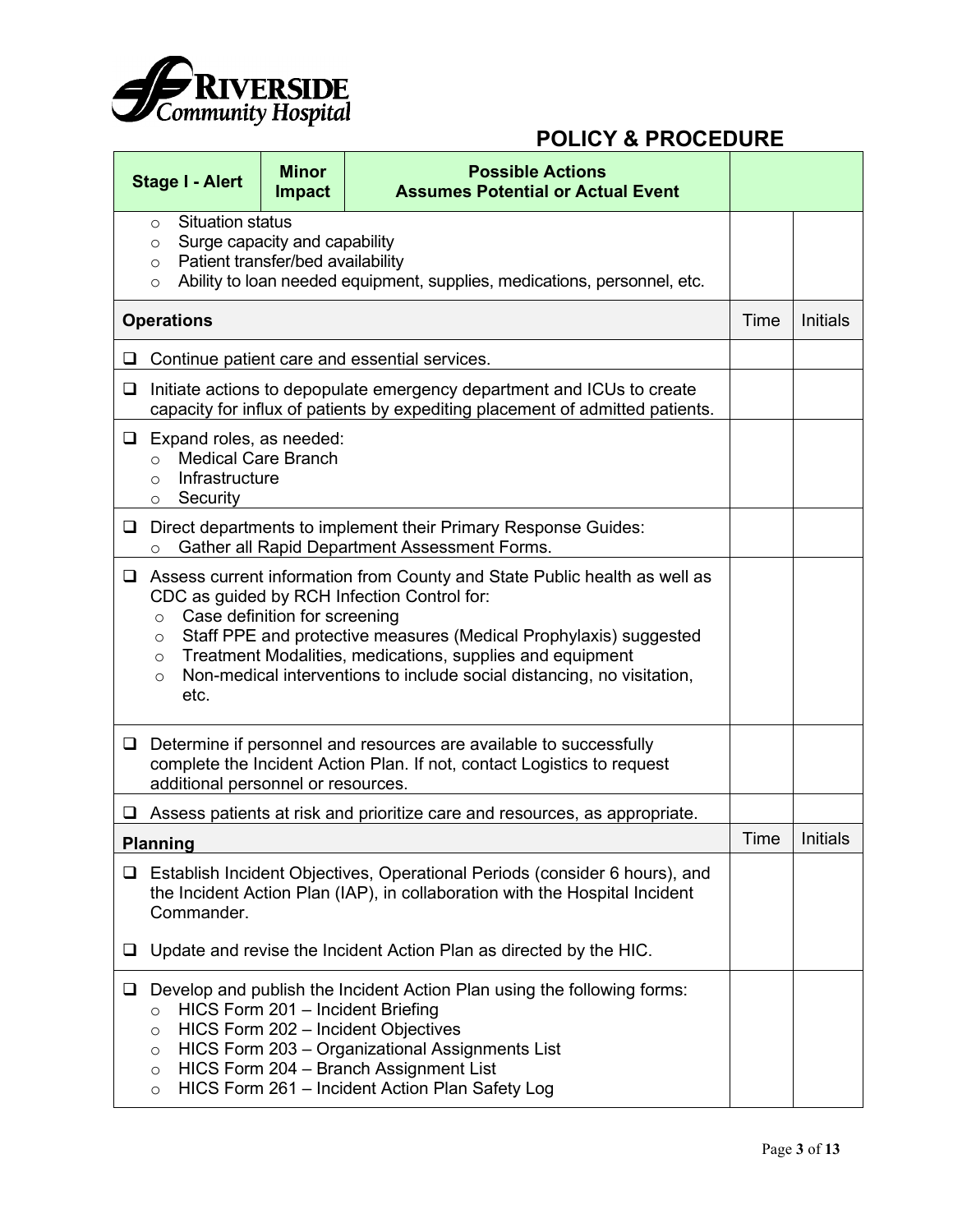

|        | <b>Stage I - Alert</b>                                                                                                                                                                                                                                                                                                                                                                                                                                                                                                                               | <b>Minor</b><br><b>Impact</b> | <b>Possible Actions</b><br><b>Assumes Potential or Actual Event</b>                                                                             |      |                 |  |
|--------|------------------------------------------------------------------------------------------------------------------------------------------------------------------------------------------------------------------------------------------------------------------------------------------------------------------------------------------------------------------------------------------------------------------------------------------------------------------------------------------------------------------------------------------------------|-------------------------------|-------------------------------------------------------------------------------------------------------------------------------------------------|------|-----------------|--|
| $\Box$ |                                                                                                                                                                                                                                                                                                                                                                                                                                                                                                                                                      |                               | Institute patient, bed, personnel, and material tracking and project future<br>needs for up to 96 hours, in 12 to 24 hours operational periods. |      |                 |  |
|        | $\Box$ Assure Paragon Tracking Board is being used throughout the facility.                                                                                                                                                                                                                                                                                                                                                                                                                                                                          |                               |                                                                                                                                                 |      |                 |  |
|        | $\circ$                                                                                                                                                                                                                                                                                                                                                                                                                                                                                                                                              |                               | If Tracking Board is unavailable direct departments to Use HICS Form<br>254 - Disaster Victim & Patient Tracking Form                           |      |                 |  |
|        |                                                                                                                                                                                                                                                                                                                                                                                                                                                                                                                                                      |                               | $\Box$ Account for all staff and volunteers in the facility:                                                                                    |      |                 |  |
|        | Direct all departments to perform a roll call of staff and volunteers in<br>$\circ$<br>their area.<br>Report roll call to Planning Chief or designee.<br>$\circ$<br>For staff, use HICS Form - 252 Time Sheet<br>For volunteers, use HICS Form - 253 Volunteer Registration List                                                                                                                                                                                                                                                                     |                               |                                                                                                                                                 |      |                 |  |
|        | $\Box$ Assure proper documentation of actions, decisions, and activities using<br>HICS forms and internal documents. All Departments should be using (at a<br>minimum);<br>HICS Form 204 - Branch Assignment List - document roles and<br>$\circ$<br>assignments<br>HICS Form 213 - Incident Message Form - when communications are<br>$\circ$<br>down<br>HICS Form 214 - Operational Log - document unit's actions<br>$\circ$<br>HICS Form 252 - Personnel Time Sheet - track personnel coming on<br>$\circ$<br>duty if usual method is unavailable |                               |                                                                                                                                                 |      |                 |  |
|        | with Operations section.                                                                                                                                                                                                                                                                                                                                                                                                                                                                                                                             |                               | $\Box$ Conduct a hospital census and identify potential discharges, in coordination                                                             |      |                 |  |
| $\Box$ |                                                                                                                                                                                                                                                                                                                                                                                                                                                                                                                                                      |                               | Inform staff, patients and families of situation status and provide regular<br>updates as authorized by Hospital Incident Commander.            |      |                 |  |
|        | could increase spread of outbreak.                                                                                                                                                                                                                                                                                                                                                                                                                                                                                                                   |                               | Monitor weather conditions as well as community events scheduled that                                                                           |      |                 |  |
| ப      |                                                                                                                                                                                                                                                                                                                                                                                                                                                                                                                                                      |                               | Plan for potential increased volumes of fatalities and morgue operations.                                                                       |      |                 |  |
| ⊔      |                                                                                                                                                                                                                                                                                                                                                                                                                                                                                                                                                      |                               | Plan for demobilization and system recovery plan.                                                                                               |      |                 |  |
|        | <b>Logistics</b>                                                                                                                                                                                                                                                                                                                                                                                                                                                                                                                                     |                               |                                                                                                                                                 | Time | <b>Initials</b> |  |
| ⊔      | Expands roles as needed:<br>Supplies Unit - Acquire, maintain, and provide equipment,<br>O<br>pharmaceuticals and supplies as identified by infection control above<br>Facilities Unit – Manage and support building systems and equipment.<br>O                                                                                                                                                                                                                                                                                                     |                               |                                                                                                                                                 |      |                 |  |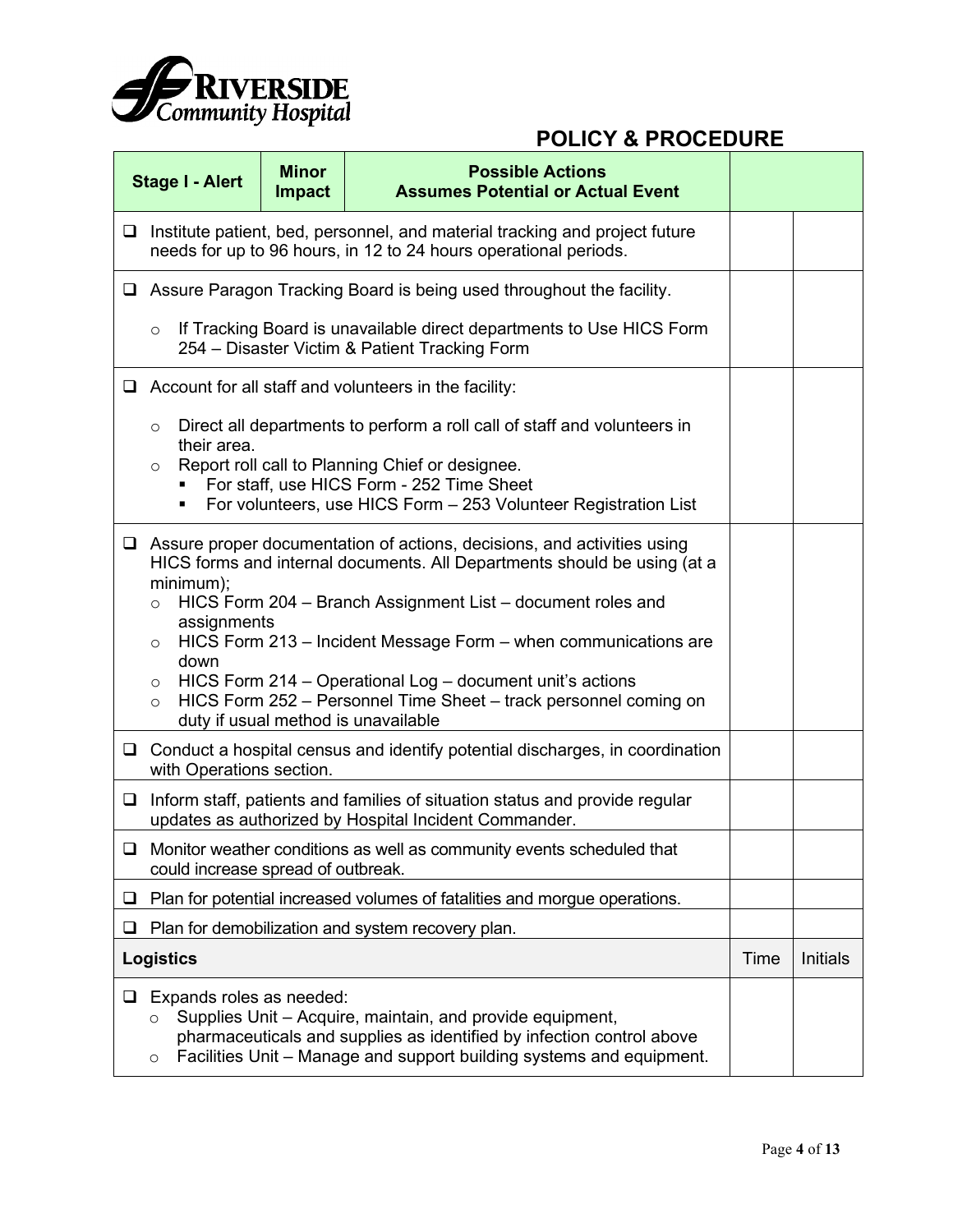

|        | <b>Stage I - Alert</b>                                                                                                                                                                                                                                                                                                                                                                                                                                                                                                                                                                                                                                                                                    | <b>Minor</b><br><b>Impact</b> | <b>Possible Actions</b><br><b>Assumes Potential or Actual Event</b>                                                                |      |                 |  |  |
|--------|-----------------------------------------------------------------------------------------------------------------------------------------------------------------------------------------------------------------------------------------------------------------------------------------------------------------------------------------------------------------------------------------------------------------------------------------------------------------------------------------------------------------------------------------------------------------------------------------------------------------------------------------------------------------------------------------------------------|-------------------------------|------------------------------------------------------------------------------------------------------------------------------------|------|-----------------|--|--|
| $\Box$ | Anticipate an increased need for supplies, equipment, medications and<br>personnel and obtain and distribute to sustain operations.<br>Consider directing units to call in additional staff, or "staff up" based on<br>$\circ$<br>volumes and patient acuity, as directed by Hospital Command.<br>Continue to obtain needed supplies, equipment and medications to<br>$\circ$<br>support patient care activities for a 96-hour period.<br>Inventory onsite supplies, medications and compare to required<br>$\circ$<br>supplies.<br>Prepare to report inventory and needs to the HCC, including<br>$\circ$<br>identification of sources for resupply. Include resources and assets that<br>can be shared. |                               |                                                                                                                                    |      |                 |  |  |
|        | $\Box$ Consider activating the Labor Pool at                                                                                                                                                                                                                                                                                                                                                                                                                                                                                                                                                                                                                                                              |                               | (normally in Conference Room                                                                                                       |      |                 |  |  |
| $\Box$ | 182)<br>Prepare a list of available personnel and be prepared to deploy them as<br>needed.<br>Use HICS Form 252 - Time Sheet                                                                                                                                                                                                                                                                                                                                                                                                                                                                                                                                                                              |                               |                                                                                                                                    |      |                 |  |  |
|        | when assigning outside volunteers.<br>$\circ$                                                                                                                                                                                                                                                                                                                                                                                                                                                                                                                                                                                                                                                             |                               | □ Coordinate solicited and unsolicited volunteers. Consider confidentiality<br>Assure they agree to our confidentiality agreement. |      |                 |  |  |
|        | $\Box$ Provide staff support.<br>In coordination with the HCC, consider implementing plan for housing<br>$\circ$<br>staff:<br>Identify number of staff to be housed.<br>٠<br>Plan for and implement plan for food and water for housed staff<br>٠<br>Plan to house staff, consider using open patient beds, the Medical<br>٠<br>Office Building, or Conference Rooms                                                                                                                                                                                                                                                                                                                                      |                               |                                                                                                                                    |      |                 |  |  |
|        |                                                                                                                                                                                                                                                                                                                                                                                                                                                                                                                                                                                                                                                                                                           |                               | $\Box$ Assist with staff communication needs. Coordinate with HCC.                                                                 |      |                 |  |  |
| ❏<br>❏ | Maintain utilities and communications.<br>Activate alternate systems, as needed.                                                                                                                                                                                                                                                                                                                                                                                                                                                                                                                                                                                                                          |                               |                                                                                                                                    |      |                 |  |  |
| ❏      | Transportation:<br>Plan for transportation needs and review available resources.<br>$\circ$<br>Prepare to implement alternative transportation services for staff if<br>$\circ$<br>public transit impacts occur                                                                                                                                                                                                                                                                                                                                                                                                                                                                                           |                               |                                                                                                                                    |      |                 |  |  |
|        | <b>Finance</b>                                                                                                                                                                                                                                                                                                                                                                                                                                                                                                                                                                                                                                                                                            |                               |                                                                                                                                    | Time | <b>Initials</b> |  |  |
| ⊔      | O                                                                                                                                                                                                                                                                                                                                                                                                                                                                                                                                                                                                                                                                                                         |                               | Prepare to establish a disaster cost center:<br>Provide notification and/or just-in-time training to effected units                |      |                 |  |  |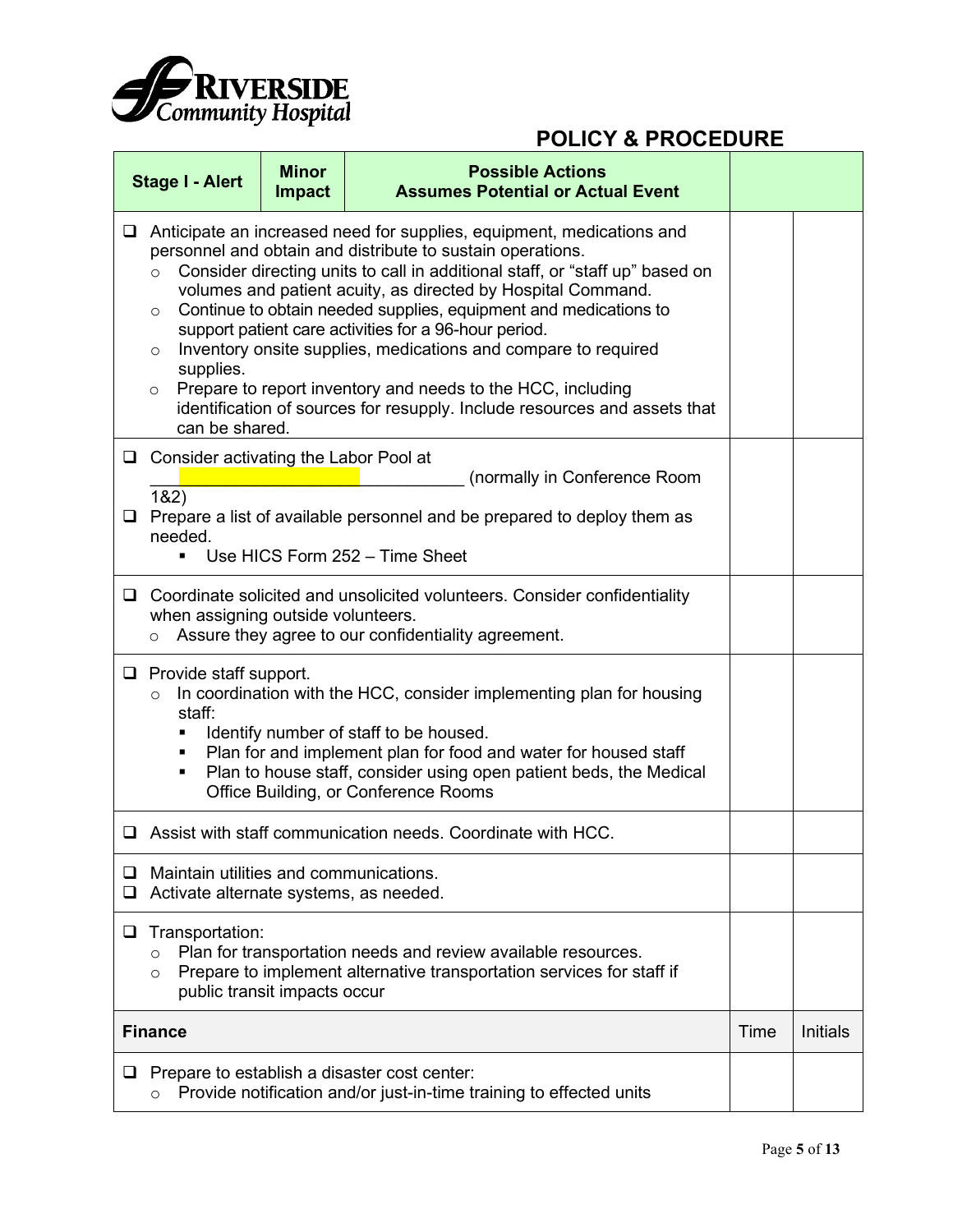

| <b>Stage I - Alert</b>                                                                                                                | <b>Minor</b><br><b>Impact</b> | <b>Possible Actions</b><br><b>Assumes Potential or Actual Event</b> |  |  |  |
|---------------------------------------------------------------------------------------------------------------------------------------|-------------------------------|---------------------------------------------------------------------|--|--|--|
| $\Box$ Facilitate procurement of needed supplies, equipment, medications, and<br>contractors to meet patient care and facility needs. |                               |                                                                     |  |  |  |
| $\Box$ Track all costs and expenditures of the response and estimate lost<br>revenues due to response.                                |                               |                                                                     |  |  |  |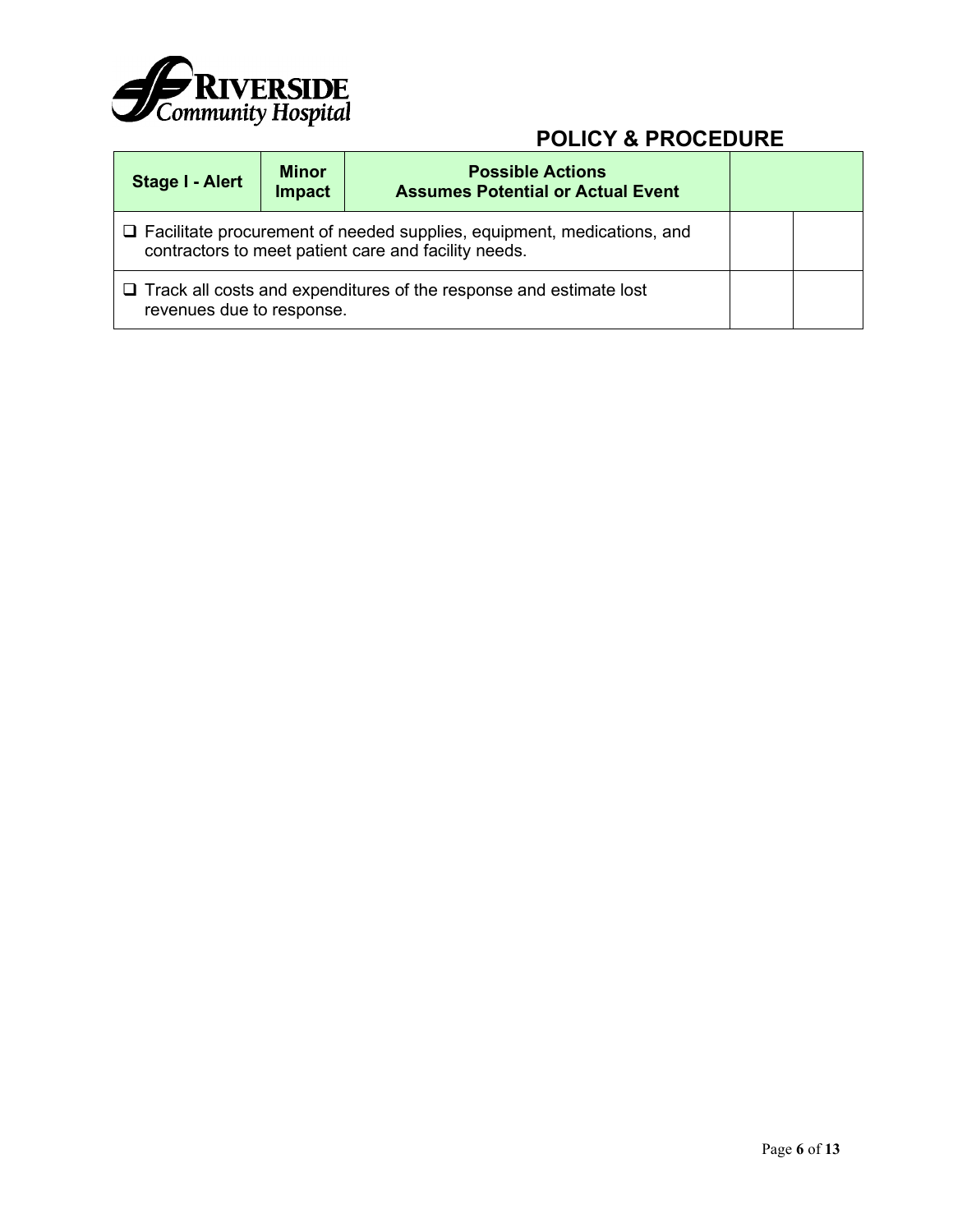

|        | <b>Stage II - Full</b>                                                                                                                                                                                                                                                                                                                             | <b>Major</b><br><b>Impact</b>                             | <b>Possible Actions to Take</b><br><b>Assumes Actual Event</b>                                                                    |      |                 |  |  |
|--------|----------------------------------------------------------------------------------------------------------------------------------------------------------------------------------------------------------------------------------------------------------------------------------------------------------------------------------------------------|-----------------------------------------------------------|-----------------------------------------------------------------------------------------------------------------------------------|------|-----------------|--|--|
|        | ACTIONS for EACH STAGE SHOULD BE REASSESSED AT LEAST<br><b>EVERY OPERATIONAL PERIOD</b>                                                                                                                                                                                                                                                            |                                                           |                                                                                                                                   |      |                 |  |  |
|        | <b>Hospital Incident Command</b>                                                                                                                                                                                                                                                                                                                   |                                                           |                                                                                                                                   | Time | Initials        |  |  |
| ❏      |                                                                                                                                                                                                                                                                                                                                                    | Continue to gather information/intelligence on situation. |                                                                                                                                   |      |                 |  |  |
| Q.     | Evaluate hospital's ability to provide safe patient care, while adjusting<br>operational priorities to support access to care, rapid stabilization and<br>relocation of patients from ED to other care areas to assure ED capacity is<br>supported for additional patient arrival. Consider expansion of ED operations<br>to adjacent surge areas. |                                                           |                                                                                                                                   |      |                 |  |  |
| $\Box$ | collaboration with the Planning Chief.                                                                                                                                                                                                                                                                                                             |                                                           | Update and revise the Incident Action Plan with additional information in                                                         |      |                 |  |  |
| ⊔      |                                                                                                                                                                                                                                                                                                                                                    |                                                           | Determine timeline and criteria for discontinuation visiting hours; non-<br>essential services and procedures and other services. |      |                 |  |  |
| Q.     | Implement as triggers are met.                                                                                                                                                                                                                                                                                                                     |                                                           |                                                                                                                                   |      |                 |  |  |
| ❏      |                                                                                                                                                                                                                                                                                                                                                    |                                                           | Notify hospital Board of Directors, President/Chief Executive Officer and<br>other internal authorities of situation status.      |      |                 |  |  |
| ❏      | immediate corrective actions.                                                                                                                                                                                                                                                                                                                      |                                                           | Continue to evaluate facility operations for safety and hazards and take                                                          |      |                 |  |  |
| ❏      | Communicate with other healthcare facilities to determine:<br><b>Situation status</b><br>$\circ$<br>Surge capacity and capability<br>$\circ$<br>Patient transfer/bed availability<br>$\circ$<br>Ability to loan needed equipment, supplies, medications, personnel, etc.                                                                           |                                                           |                                                                                                                                   |      |                 |  |  |
| $\Box$ | Communicate essential needs for staffing and supplies with law<br>enforcement if roadway travel closures will affect staff reporting and<br>supplies delivery to the facility.                                                                                                                                                                     |                                                           |                                                                                                                                   |      |                 |  |  |
|        | <b>Operations</b>                                                                                                                                                                                                                                                                                                                                  |                                                           |                                                                                                                                   | Time | <b>Initials</b> |  |  |
| ⊔      |                                                                                                                                                                                                                                                                                                                                                    |                                                           | Continue patient care and essential services.                                                                                     |      |                 |  |  |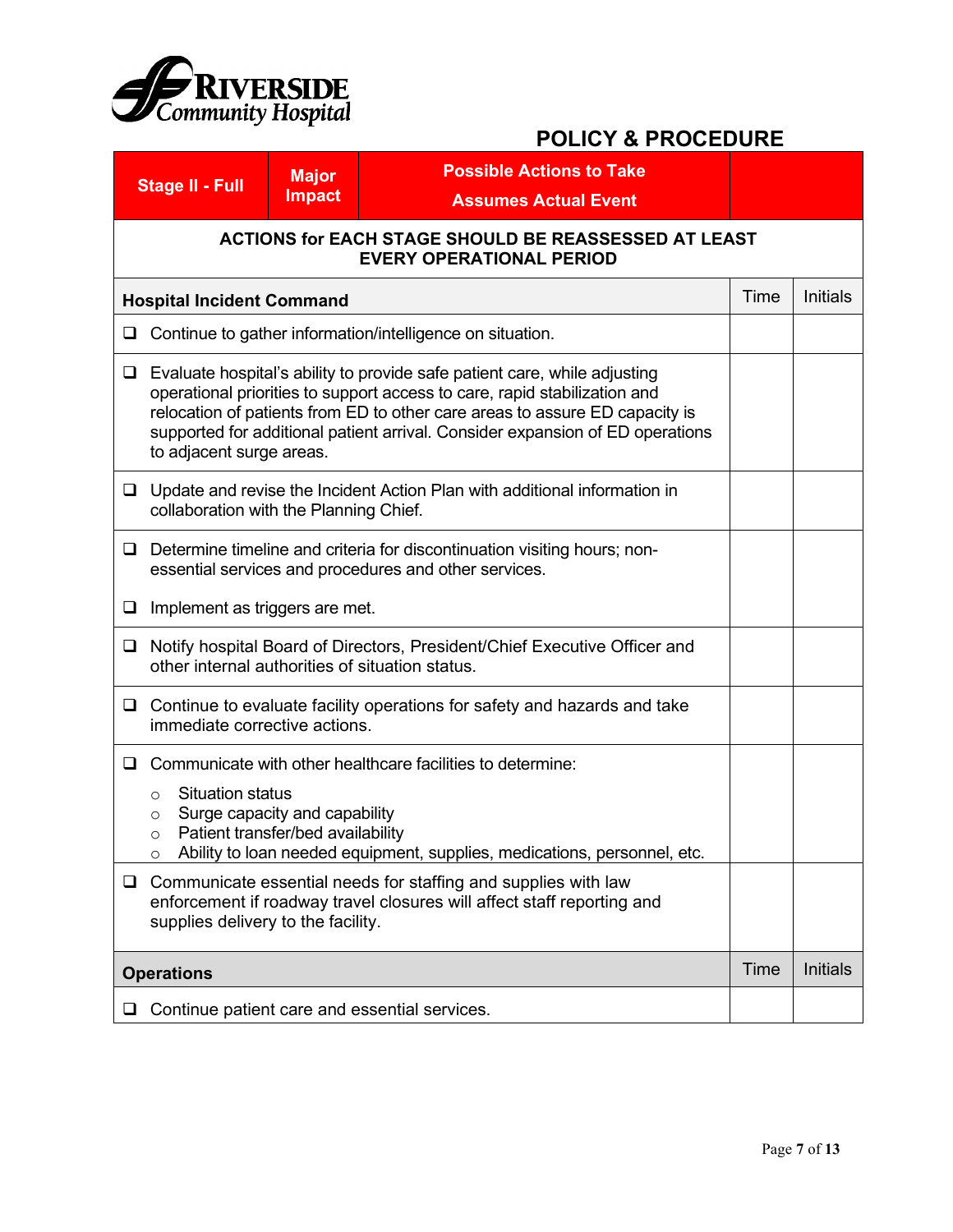

|        | <b>Stage II - Full</b>                                                                                                                                                                                                                                                                                                                                                                                                                                                                                  | <b>Major</b><br><b>Impact</b> | <b>Possible Actions to Take</b><br><b>Assumes Actual Event</b>                                                                                                                               |      |          |  |
|--------|---------------------------------------------------------------------------------------------------------------------------------------------------------------------------------------------------------------------------------------------------------------------------------------------------------------------------------------------------------------------------------------------------------------------------------------------------------------------------------------------------------|-------------------------------|----------------------------------------------------------------------------------------------------------------------------------------------------------------------------------------------|------|----------|--|
| Q.     | Prioritize support to ED and critical support / care as impacted by event<br>patient population (clinics; critical care; diagnostics, etc.) with goals to<br>maintain access to care, rapid stabilization and relocation of patients from ED<br>to other care areas to assure ED capacity is supported for additional patient<br>arrivals.                                                                                                                                                              |                               |                                                                                                                                                                                              |      |          |  |
|        | $\Box$ Expand roles, as needed:<br><b>Medical Care Branch</b><br>$\circ$<br>Infrastructure<br>$\Omega$<br>Security<br>$\circ$                                                                                                                                                                                                                                                                                                                                                                           |                               |                                                                                                                                                                                              |      |          |  |
| $\Box$ | Direct departments to implement appropriate measures to minimize spread<br>and or exposure of disease to include:<br><b>Social Distancing</b><br>$\circ$<br><b>Frequent Hand washing</b><br>$\circ$<br>Use of PPE as directed<br>$\circ$<br>Compliance with guidance and measure for prophylaxis to potentially<br>$\circ$<br>include vaccination or taking antivirals or antibiotics<br>Higher level sanitation practices<br>$\circ$<br>Other measures as guided by public health officials<br>$\circ$ |                               |                                                                                                                                                                                              |      |          |  |
| □      | additional personnel or resources.                                                                                                                                                                                                                                                                                                                                                                                                                                                                      |                               | Determine if personnel and resources are available to successfully<br>complete the Incident Action Plan. If not, contact Logistics to request                                                |      |          |  |
|        |                                                                                                                                                                                                                                                                                                                                                                                                                                                                                                         |                               | $\Box$ Assess patients at risk and prioritize care and resources, as appropriate.                                                                                                            |      |          |  |
|        | $\Box$ Remove decedents from ED and care areas as quickly as possible to<br>maintain capacities, allow proper handling, identification and holding of<br>bodies for coroner/ mortuary service disposition.                                                                                                                                                                                                                                                                                              |                               |                                                                                                                                                                                              |      |          |  |
|        | Planning                                                                                                                                                                                                                                                                                                                                                                                                                                                                                                |                               |                                                                                                                                                                                              | Time | Initials |  |
| $\Box$ | O                                                                                                                                                                                                                                                                                                                                                                                                                                                                                                       |                               | Document operational periods, incident objectives and develop the Incident<br>Action Plan (IAP), in collaboration with the Incident Commander:<br>Update and revise the Incident Action Plan |      |          |  |
| ⊔      | based on input from other Section Chiefs.                                                                                                                                                                                                                                                                                                                                                                                                                                                               |                               | Determine personnel and resource needs for future operational periods                                                                                                                        |      |          |  |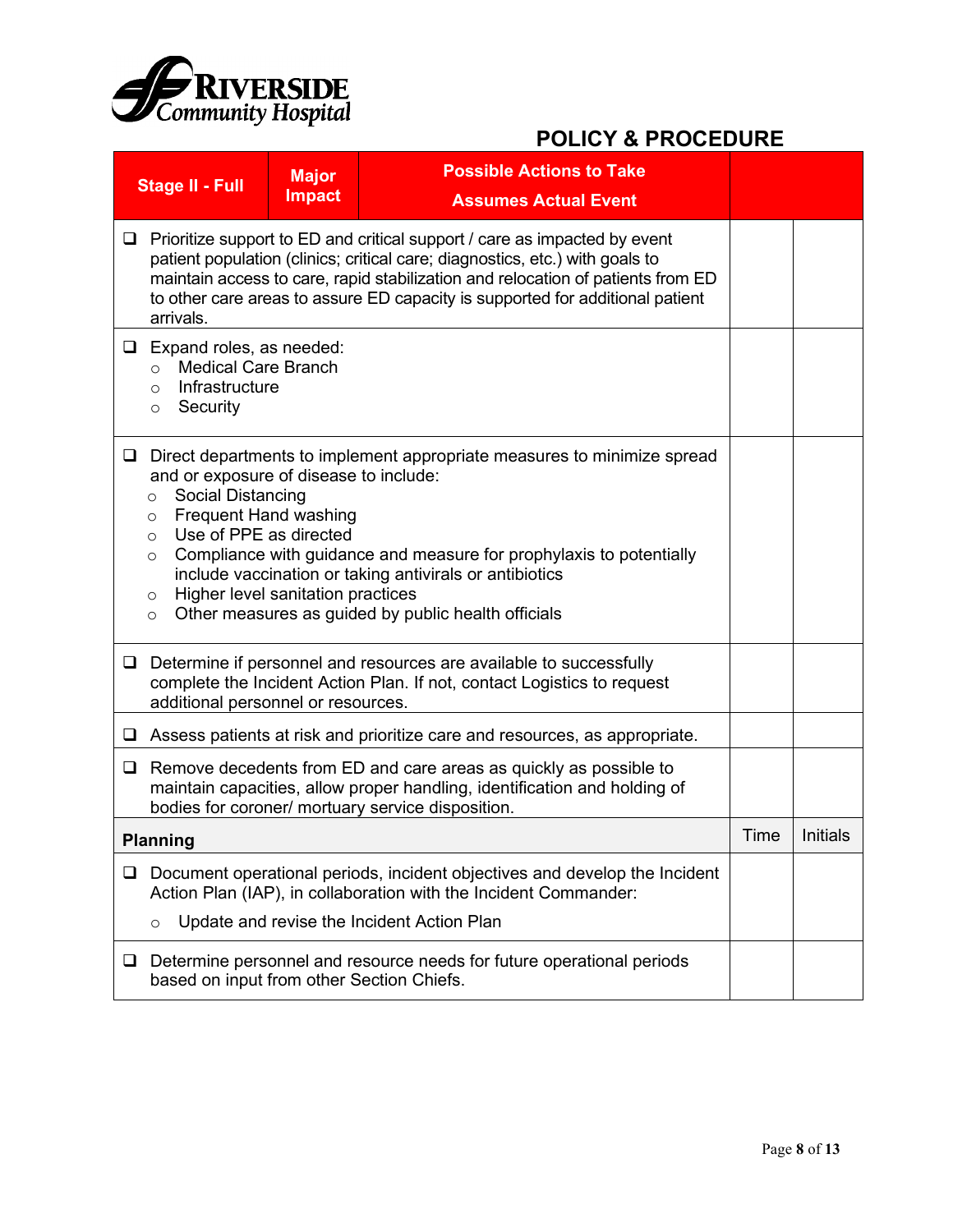

|                                                                                                                                                                                                                                                                                                                                                                                                                                                                                                                                                                                                                                                                        | <b>Major</b><br><b>Stage II - Full</b><br><b>Impact</b>                                                                                                                                                                                                                                                                                                                                                                                                       |  | <b>Possible Actions to Take</b><br><b>Assumes Actual Event</b> |      |          |
|------------------------------------------------------------------------------------------------------------------------------------------------------------------------------------------------------------------------------------------------------------------------------------------------------------------------------------------------------------------------------------------------------------------------------------------------------------------------------------------------------------------------------------------------------------------------------------------------------------------------------------------------------------------------|---------------------------------------------------------------------------------------------------------------------------------------------------------------------------------------------------------------------------------------------------------------------------------------------------------------------------------------------------------------------------------------------------------------------------------------------------------------|--|----------------------------------------------------------------|------|----------|
| $\Box$ Assure proper documentation of actions, decisions and activities using<br>HICS forms and internal documents.<br>Direct all Departments to use (at a minimum);<br>□<br>HICS Form 204 - Branch Assignment List - document roles and<br>$\circ$<br>assignments<br>HICS Form 213 - Incident Message Form - when communications are<br>$\circ$<br>down<br>HICS Form 214 - Operational Log - document unit's actions<br>$\circ$<br>HICS Form 252 - Personnel Time Sheet - track personnel coming on<br>$\circ$<br>duty if usual method is unavailable<br>Conduct a hospital census and identify potential discharges, in<br>□<br>coordination with Operations section |                                                                                                                                                                                                                                                                                                                                                                                                                                                               |  |                                                                |      |          |
|                                                                                                                                                                                                                                                                                                                                                                                                                                                                                                                                                                                                                                                                        | <b>Logistics</b>                                                                                                                                                                                                                                                                                                                                                                                                                                              |  |                                                                | Time | Initials |
|                                                                                                                                                                                                                                                                                                                                                                                                                                                                                                                                                                                                                                                                        | $\Box$ Supplies:<br>Plan for supply and equipment replenishment based on emergency:<br>Plan for acquiring additional resources or assets<br>Locate list of usual and additional vendors<br>Compare supplies and equipment on hand to needs of emergency.<br>$\circ$<br>Report findings to HCC.<br>Coordinate supply needs with HCC.<br>$\circ$<br>Track emergency supply use and maintain established minimum levels,<br>$\circ$<br>see attached supply list. |  |                                                                |      |          |
| □<br>⊔                                                                                                                                                                                                                                                                                                                                                                                                                                                                                                                                                                                                                                                                 | <b>Staff Support:</b><br>In coordination with the HCC, consider implementing plan for housing<br>$\circ$<br>staff, including families, if needed:<br>Identify number of staff to be housed<br>Plan for and implement plan for food and water for housed staff<br>п<br>Plan to house staff, consider using open patient beds, the Medical<br>٠<br>Office Building, or Conference Rooms<br>Assist with staff communication needs. Coordinate with HCC.          |  |                                                                |      |          |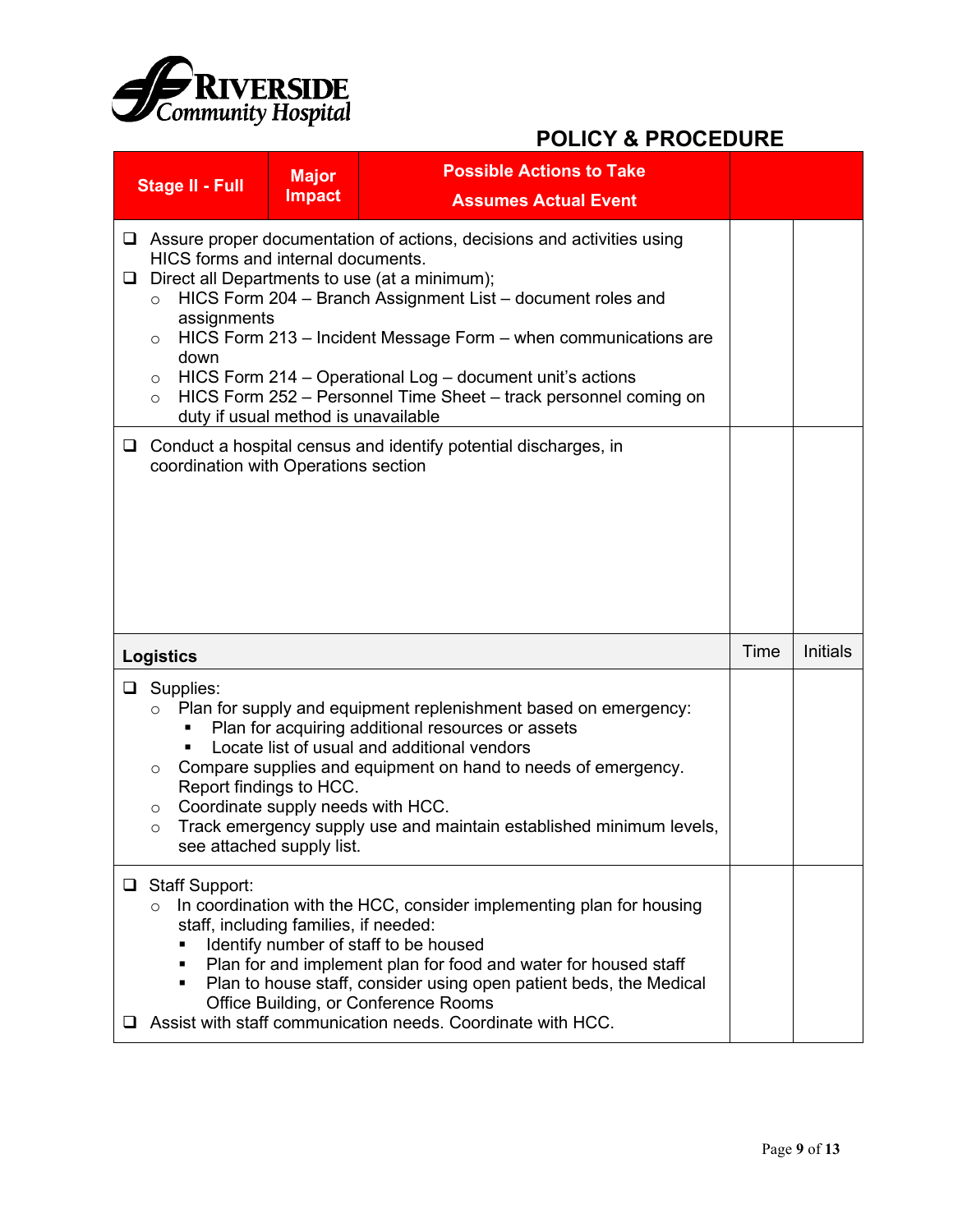

|        | Stage II - Full                                                                                                                                                                                                                                                                                                                                                                                                                                                                                                                                                                                                                                                                                                                        | <b>Major</b><br><b>Impact</b> | <b>Possible Actions to Take</b><br><b>Assumes Actual Event</b>          |      |                 |
|--------|----------------------------------------------------------------------------------------------------------------------------------------------------------------------------------------------------------------------------------------------------------------------------------------------------------------------------------------------------------------------------------------------------------------------------------------------------------------------------------------------------------------------------------------------------------------------------------------------------------------------------------------------------------------------------------------------------------------------------------------|-------------------------------|-------------------------------------------------------------------------|------|-----------------|
| ⊔      | Transportation:<br>Evaluate transportation needs of staff, patients, and the media.<br>$\circ$<br>Coordinate internal and external traffic:<br>$\bigcap$<br>Consider need to restrict parking or closing campus.<br>Assure staff and media park in correct locations so access to<br>hospital is not jeopardized.<br>Assign Security Branch to coordinate traffic control as needed.<br>$\circ$<br>Review transportation assets available and contact procedures:<br>$\circ$<br>Contact any transportation assets requiring advance notification.<br>$\circ$<br>As indicated, assign personnel to effect timely transports of decedents<br>$\circ$<br>from clinical areas to Morgue or identified alternate morgue expansion<br>space. |                               |                                                                         |      |                 |
|        | <b>Finance</b>                                                                                                                                                                                                                                                                                                                                                                                                                                                                                                                                                                                                                                                                                                                         |                               |                                                                         | Time | <b>Initials</b> |
| ❏<br>❏ | Establish a disaster cost center,<br>Provide notification and/or just-in-time training to effected units                                                                                                                                                                                                                                                                                                                                                                                                                                                                                                                                                                                                                               |                               |                                                                         |      |                 |
| ப      |                                                                                                                                                                                                                                                                                                                                                                                                                                                                                                                                                                                                                                                                                                                                        |                               | Track financial information for later reconciliation and reimbursement. |      |                 |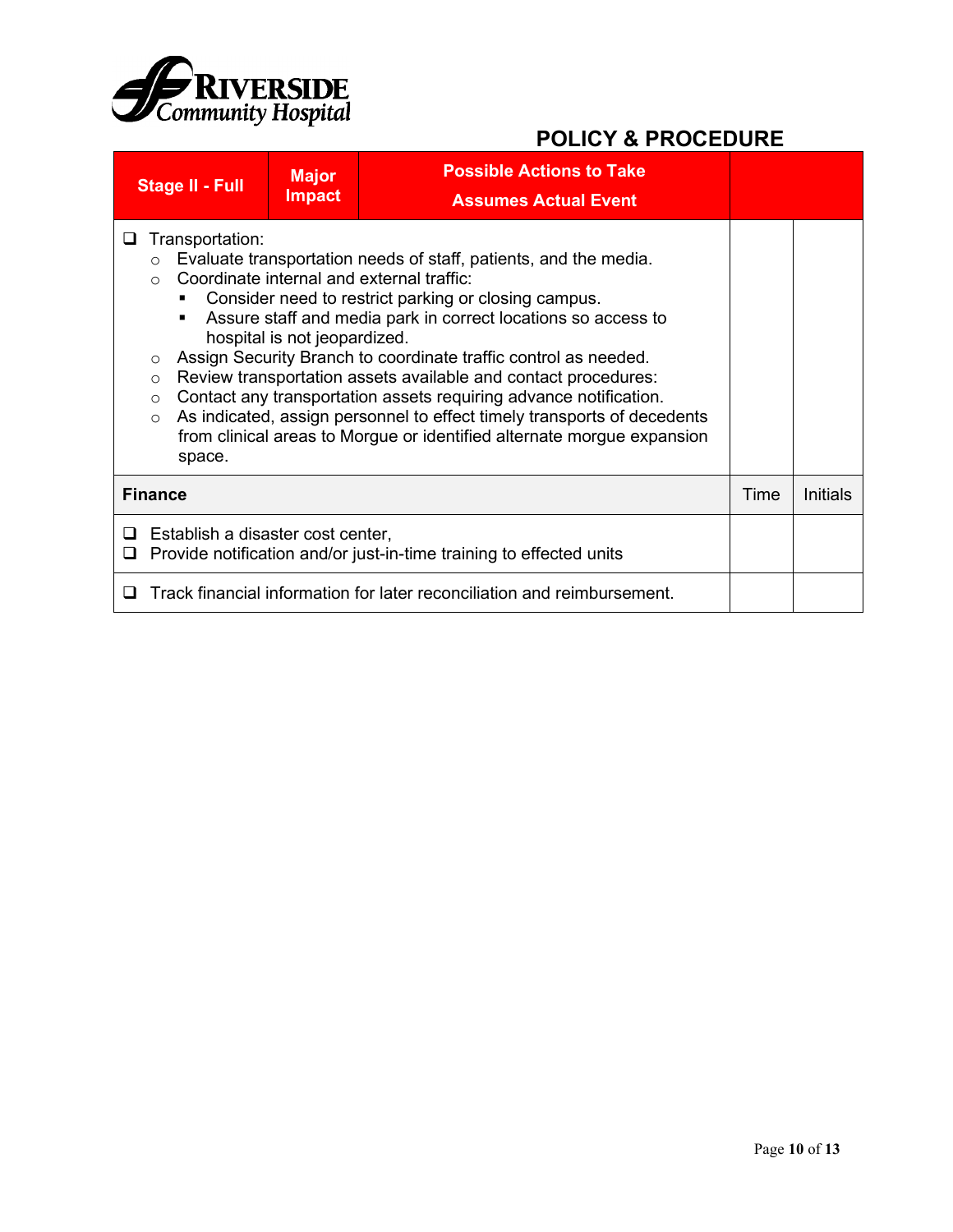

|                  | <b>Possible Actions</b><br><b>Stage III - Recovery</b><br><b>Assumes Situation Stabilized</b>                                                                                                                                                                                                                                                                                    |                                                                                                                                                         |      |                 |
|------------------|----------------------------------------------------------------------------------------------------------------------------------------------------------------------------------------------------------------------------------------------------------------------------------------------------------------------------------------------------------------------------------|---------------------------------------------------------------------------------------------------------------------------------------------------------|------|-----------------|
|                  | <b>Hospital Incident Command</b>                                                                                                                                                                                                                                                                                                                                                 |                                                                                                                                                         | Time | <b>Initials</b> |
| ❏                |                                                                                                                                                                                                                                                                                                                                                                                  | Establish priorities for restoring normal operations using the hospital's<br>continuity of operations and business plans.                               |      |                 |
| ❏                |                                                                                                                                                                                                                                                                                                                                                                                  | Approve the demobilization plan and finalize the Incident Action Plan.                                                                                  |      |                 |
| ❏                |                                                                                                                                                                                                                                                                                                                                                                                  | Provide appreciation and recognition to solicited and non-solicited volunteers,<br>staff, state, and federal personnel that helped during the incident. |      |                 |
| $\Box$           |                                                                                                                                                                                                                                                                                                                                                                                  | Communicate final hospital status and termination of the incident to MACE,<br>local Emergency Operations Center, area hospitals and officials.          |      |                 |
| ⊔                |                                                                                                                                                                                                                                                                                                                                                                                  | Conduct final briefings for media, in cooperation with local Public Information<br>Officers and the Joint Information Center (JIC), if activated.       |      |                 |
| $\Box$<br>❏<br>❏ | Continued family / patient reunification activities in coordination with<br>County Emergency Management / Healthcare Coalition to include<br>identification, notification and family reunification of the deceased.<br>Notify families of readmitted patients or patients permanently transferred to<br>other facilities.<br>Close the patient information center, if activated. |                                                                                                                                                         |      |                 |
|                  | Communicate hospital status and final patient condition and location<br>$\Box$<br>information to appropriate authorities (i.e., local and state public health, local<br>EOC).                                                                                                                                                                                                    |                                                                                                                                                         |      |                 |
| ⊔                |                                                                                                                                                                                                                                                                                                                                                                                  | Oversee the safe and effective restoration of normal services.                                                                                          |      |                 |
|                  | <b>Operations</b>                                                                                                                                                                                                                                                                                                                                                                |                                                                                                                                                         | Time | <b>Initials</b> |
| ⊔                |                                                                                                                                                                                                                                                                                                                                                                                  | Restore normal patient care operations.                                                                                                                 |      |                 |
| ❏                |                                                                                                                                                                                                                                                                                                                                                                                  | Restore normal facility operations and visitation.                                                                                                      |      |                 |
| ⊔                |                                                                                                                                                                                                                                                                                                                                                                                  | Ensure completion of demobilization/system recovery duties.                                                                                             |      |                 |
| ❏                |                                                                                                                                                                                                                                                                                                                                                                                  | Discontinue ambulance diversion and visitor limitations, if necessary.                                                                                  |      |                 |
| ⊔                | Provide mental health and information about community services for patients<br>and families.                                                                                                                                                                                                                                                                                     |                                                                                                                                                         |      |                 |
|                  | <b>Planning</b>                                                                                                                                                                                                                                                                                                                                                                  |                                                                                                                                                         | Time | Initials        |
| ❏                | Hospital Incident Command.                                                                                                                                                                                                                                                                                                                                                       | Finalize Incident Action Plan (IAP) and demobilization plan. Coordinate with                                                                            |      |                 |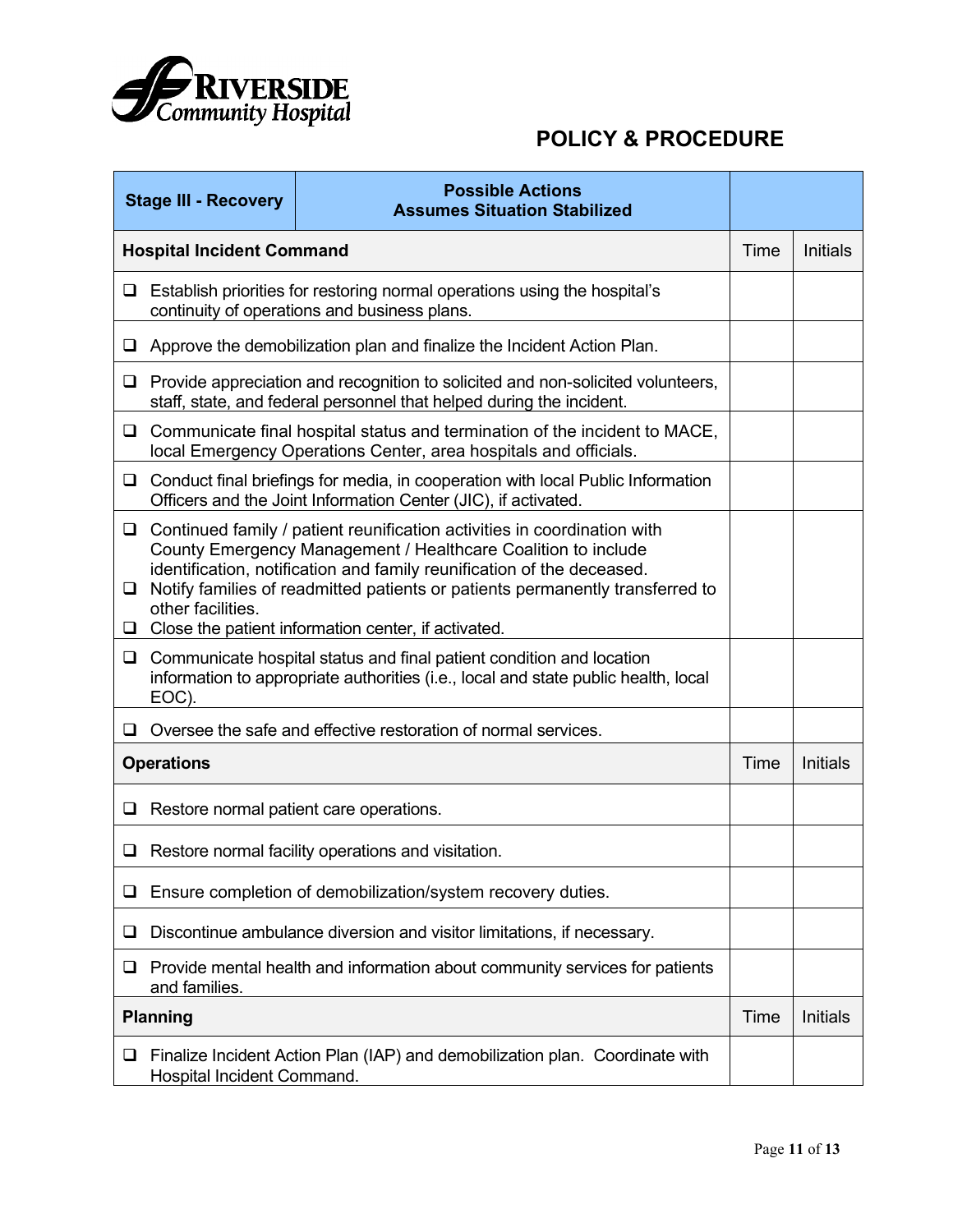

| <b>Possible Actions</b><br><b>Stage III - Recovery</b><br><b>Assumes Situation Stabilized</b> |                                                                                                                                                                                                                                                                                                                                                                                      |                                                                     |      |                 |  |
|-----------------------------------------------------------------------------------------------|--------------------------------------------------------------------------------------------------------------------------------------------------------------------------------------------------------------------------------------------------------------------------------------------------------------------------------------------------------------------------------------|---------------------------------------------------------------------|------|-----------------|--|
| □<br>$\Box$                                                                                   | Compile all documentation and forms for archiving.<br>Develop a final report of the incident and hospital response and recovery<br>operations.                                                                                                                                                                                                                                       |                                                                     |      |                 |  |
| ⊔                                                                                             | Conduct debriefings/hot wash with the following:<br><b>Command and Section personnel</b><br>O<br>Administrative personnel<br>$\circ$<br>All staff<br>$\Omega$<br>All volunteers<br>$\Omega$                                                                                                                                                                                          |                                                                     |      |                 |  |
| $\Box$                                                                                        | Write after-action report and improvement plan for approval by the Hospital<br>Incident Commander to include the following:<br>Summary of the Incident<br>$\circ$<br>Summary of actions taken<br>O<br>Actions that went well<br>$\circ$<br>Areas for improvement<br>O<br>Recommendations for future response actions<br>$\circ$<br>Recommendations for correction actions<br>$\circ$ |                                                                     |      |                 |  |
| □                                                                                             | Ensure appropriate archiving of incident documentation.                                                                                                                                                                                                                                                                                                                              |                                                                     |      |                 |  |
| ❏                                                                                             | Close the patient information center, if activated.                                                                                                                                                                                                                                                                                                                                  |                                                                     |      |                 |  |
|                                                                                               | <b>Logistics</b>                                                                                                                                                                                                                                                                                                                                                                     |                                                                     | Time | <b>Initials</b> |  |
| ❏                                                                                             | Medical<br>$\Omega$<br>Non-medical<br>$\Omega$<br>Pharmaceutical<br>$\Omega$                                                                                                                                                                                                                                                                                                         | Determine supplies used and plan for restocking, include:           |      |                 |  |
| $\Box$                                                                                        |                                                                                                                                                                                                                                                                                                                                                                                      | Report restocking needs to Hospital Command.                        |      |                 |  |
| $\Box$                                                                                        |                                                                                                                                                                                                                                                                                                                                                                                      | Implement and confirm facility cleaning and restoration, including: |      |                 |  |
|                                                                                               | <b>Structure</b><br>$\circ$                                                                                                                                                                                                                                                                                                                                                          |                                                                     |      |                 |  |
|                                                                                               | $\circ$                                                                                                                                                                                                                                                                                                                                                                              | Medical equipment certification                                     |      |                 |  |
|                                                                                               | $\circ$                                                                                                                                                                                                                                                                                                                                                                              | Restore, repair and/or replace broken equipment                     |      |                 |  |
| ⊔                                                                                             | Return borrowed equipment after proper cleaning/disinfection.                                                                                                                                                                                                                                                                                                                        |                                                                     |      |                 |  |
| ப                                                                                             | Restore normal non-essential services (i.e., gift shop, etc.).                                                                                                                                                                                                                                                                                                                       |                                                                     |      |                 |  |
| ❏                                                                                             | Ensure completion of demobilization/system recovery duties.                                                                                                                                                                                                                                                                                                                          |                                                                     |      |                 |  |